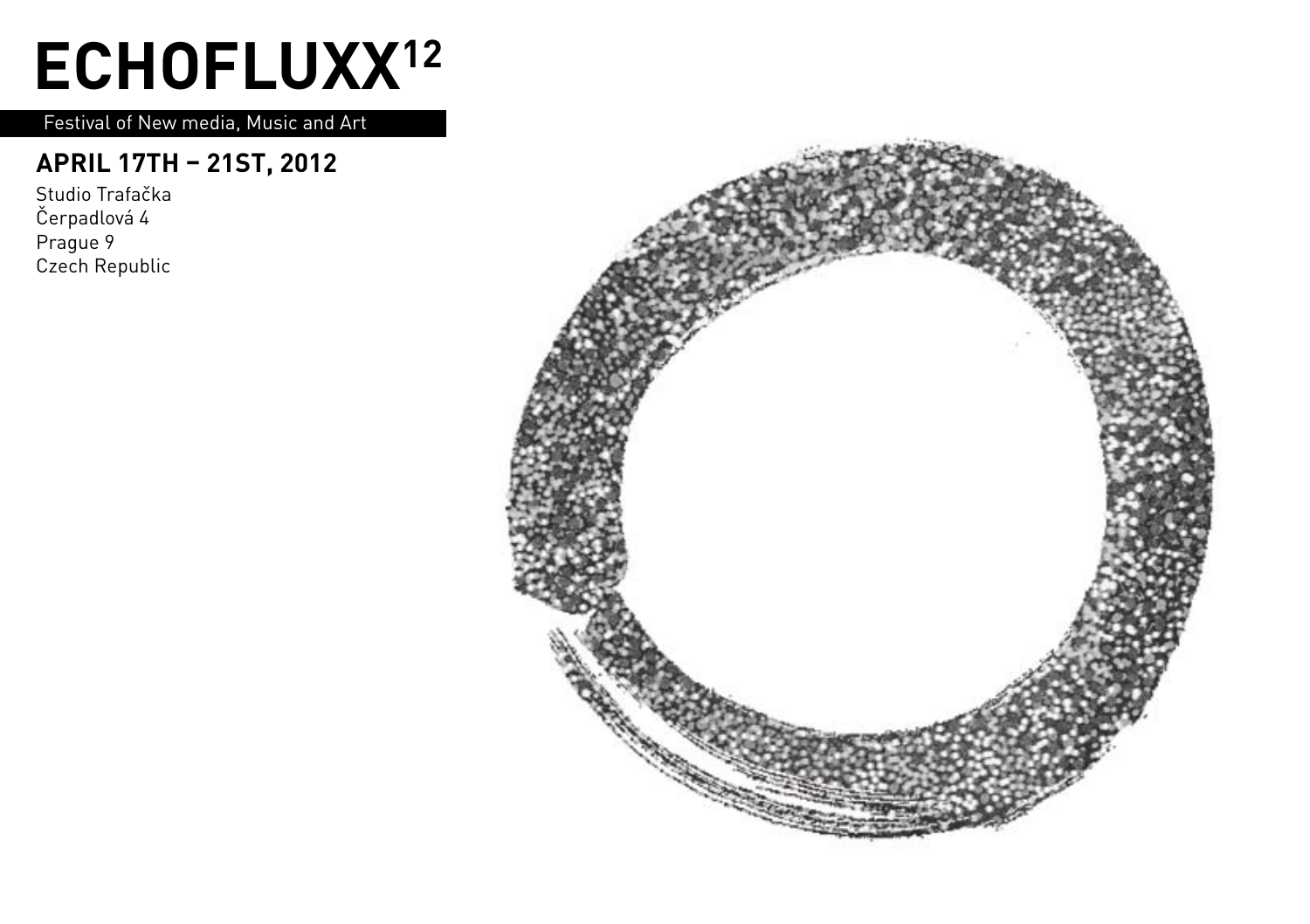**The echo of the Fluxus movement resonates in this time—an ongoing hedge against the exclusivity of discipline-specific art and music.**

## **FESTIVAL SCHEDULE**

### **Tuesday**

Festival gallery exhibition and FAMU installation openings at 6p (open every day during the festival); Lukasz Szalankiewicz (Poland); Marcus Bergner (Australia) with Marek Bouda; Michal Cimala (Czech) with Aleš Zemene (Czech).

#### Daniel Hanzlik (Czech) and Pavel Mrkus (Czech); Dan Senn (US). Performances start at 8p.

#### David Means (US); Toine Horvers (Netherlands) with Marcus Bergner (Australia), Jose Pablo Estrada Torresca (Mexico) and Mojmir Pukl (Czech). Performances start at 8p.

**Friday Saturday**

**Thursday**

**Wednesday**

Early reflections experimental music concert; Performances start at 8p.

Festival Celebration Party; Krzysztof Topolski (Poland), Anja Kaufmann (Swiss) and Tessa Lee (MU); George Cremaschi (US); KPFRM monstralego, and TRON & PAUL ABRAHAM. Performances start at 5p.

The gallery show with theme and name Everyday Nature is presenting the work of five artists who address aspects of everyday life. The words Everyday and Nature are inseparable, in varIous meanings influencing and determining each other. The dynamics of their relationship is recognizable in perception of our surroundings, in movements we create, in changes we participate. Curator: Petra Vlachynská, Artists: Linda Čihářová, Michal Kohút, Quido Sen, Dada Tragorová, Martin Tůma, Diana Winklerová.

### **EVERYDAY NATURE**

### **Sound room**

The Sound Room installation consists of independently developed concepts each based on common sound and audio devices. These merge to form a cohesive installation for the Echofluxx 12 festival. Appliances, such as radios, speakers, amplifiers are used. Without a hidden poetic or metaphorical intention, they are used as simple objects and sound devices. Within the gallery context, they represent only what they are, out of their normal location and configuration, and, thus, playing with our perceptual habits. The installation of sound objects from the class of Martin Blažíček at CAS-FAMU and include the artists Kateřina Bílková, David Šmítmajer, Jiří Rouš, and František Týmal.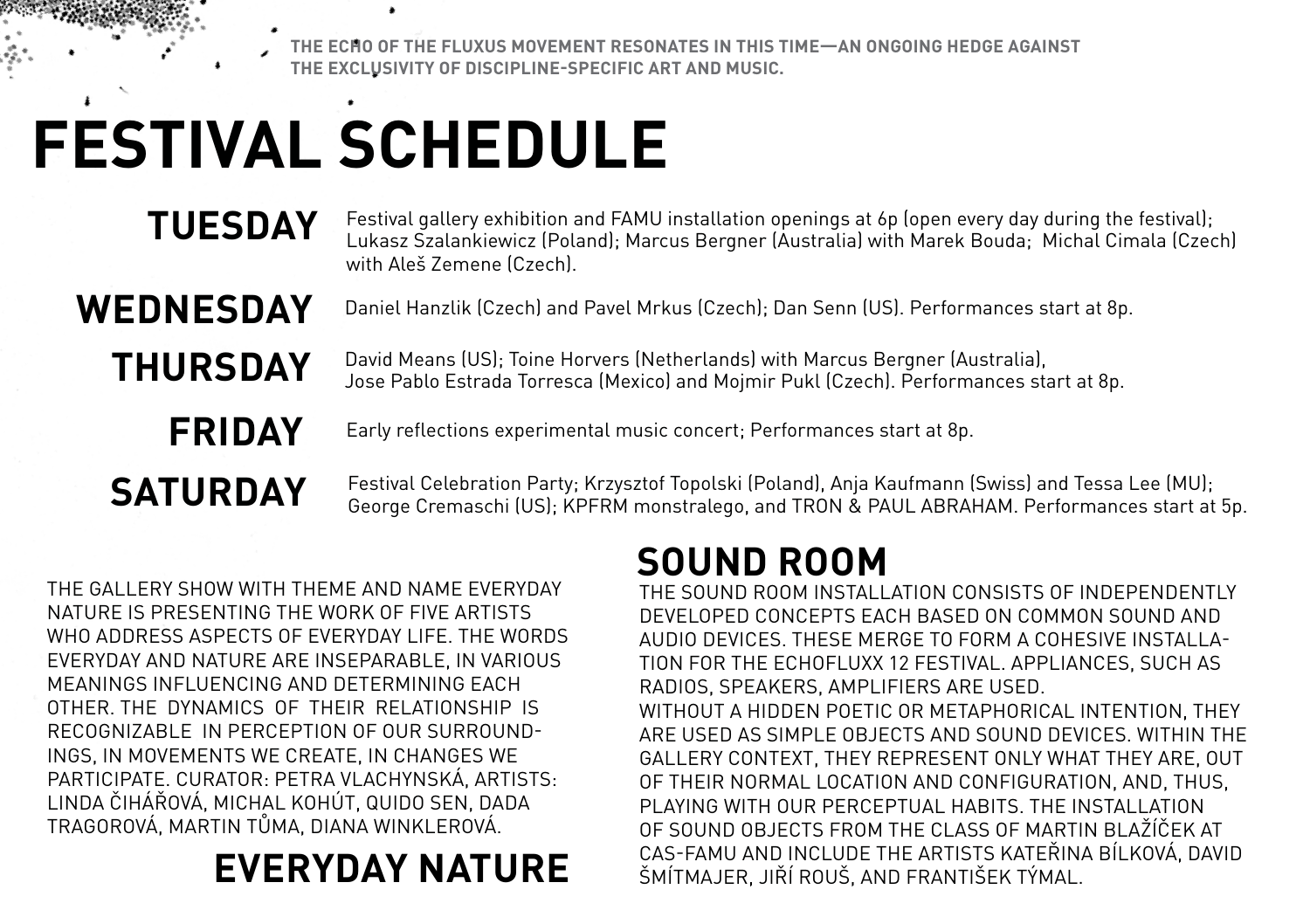### **early reflections**

early reflections was founded in 2003 by Sylva Smejkalová and Michal Trnka for the promotion of Czech and international contemporary classical music. During its existence, early reflections crystallized on an artistic platform where contemporary music has successfully confronted other media such as pantomime, visual art and multimedia arts. Today early reflections is focused on international multimedia projects, and presenting the music of Twentieth Century and living Czech composers.

#### **Silence Talks**

by Michal Rataj Lenka Kozderková - flute Michal Rataj – electronics I was not really thinking of this Cage-like "silence" while working on this piece. What really attracts me about silence is the fact that it talks to me in a language I am not able to hear when not alone, quiet, calm, more or less concentrated. Silence talks when I want it to talk but, apparently, I can't really decide what to hear while it talks – is it worse or better for me?

#### **"Intimate Space"**

by Andrea Sodomka Electronic piece, Sylva Smejkalová – sound regie

Intimate Space, The poetry of transmission. Intimate Space is the area around a human body, about an arm's length, in which one is comfortable with loved ones and close friends A story about distance, communication and intimacy. This work was commissioned by Ars Sonora, Radio Clàsica, RNE - Radio Nacional de Espana, and by ORF, Ö1 Kunstradio. Read more.

**Twilgiht Night**

by Markéta Mazourová For flute, bass clarinet and marimba

#### **hidden word, hidden sight**

by Sylva Smejkalová

Sound and video - Quido Sen, programmer - Andreas Schenk, flute - Lenka Kozderková, clarinets - Jan Mach, trumpet - Yasuco Tanaka, contrabass - Ondřej Melecký, percussion - Markéta Mazourová.

**SOUND OBJECT** by Quido Sen For live sound installation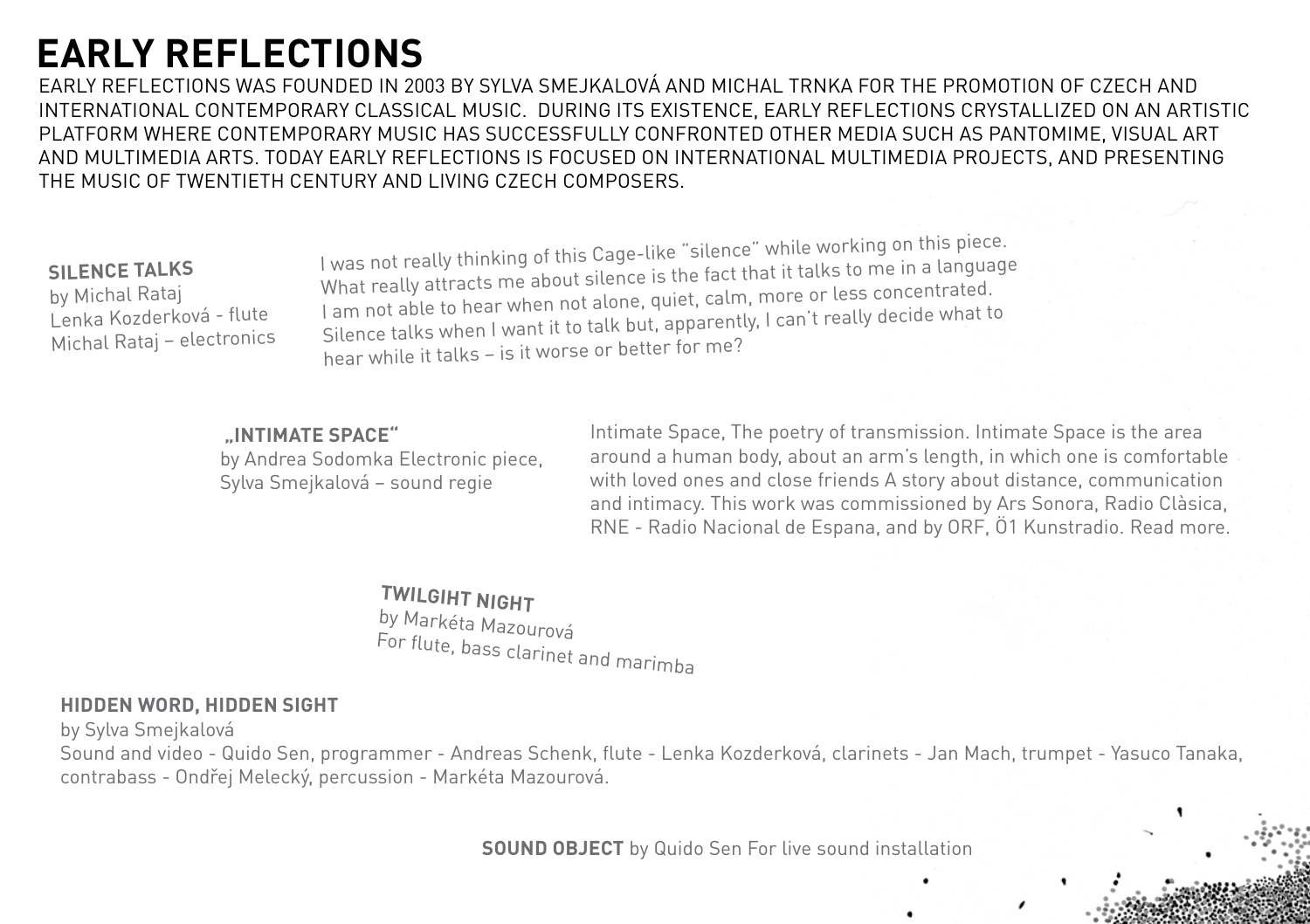# **Media Arts Presenter biographies**

**Lukasz Szalanklewicz, aka Zenial, (Poland)** is historian, sound designer and electronic music artist, member of the Polish Society for Electroacustic Music (PSeME).He has presented at the Audio Art Festival and Unsound Festival in Krakow, Wro Festival in Wroclaw and Moving Closer Festival in Warsaw, and at Polish art centers including Kordegarda Gallery and The Contemporary Art Centre Zamek Ujazdowski in Warsaw, Contemporary Art Gallery Arsenal in Bialystok, Contemporary Art Gallery in Wroclaw and Contemporary Art Center in Torun. Lukasz lives in Posnan.

**Michal Cimala (Czech)** is an unique figure in the contemporary Czech contemporary art. He was born in 1975 in Havířov and graduated at the Academy of Arts, Architecture, and Design in Prague where he was a student in the metal and jewellery studio headed by V. K. Novák. He operates on the borders of design and free art, using diverse materials and media. Michal will be performing with Aleš Zemene (Czech).

**Marcus Bergner (Australia)** has made over twenty experimental films that have been screened widely in Europe, United States and Australia. He is long-term member of the Australian sound poetry group Arf Arf, (othes include Micheal Buckley, Marisa Stirpe and Frank Lovece) a group that has produced and mounted hundreds of live performances in Australia and Europe over a fifteen-year period. Their film Thread of Voice has been shown widely, including at: The Serpentine Gallery, London; The Pompidou Centre, Paris; Arsenal Kino, Berlin; Millennium, New York and at the Museums of Modern Art in Warsaw and Sydney. The group is now completing an anecdotal /experimental novella based on their previous performances and will be published late in 2012. For his vocal performance at Echofluxx, Bergner will be joined by Marek Bouda (Czech) (pictured directly above) on electric guitar.

**Daniel Hanzlik (Czech)** is leading figure in Czeck intermedia art. His work has been represented at The Prague Contemporary Art Festival 2010, Emil Filla Gallery, Prague, Formate der Transformation at Museum auf Abruf, Vienna, FORMÁTY TRANSFORMACE at the The Brno House of Arts, Space for intuition and the City Gallery Prague.

**Pavel Mrkus (Czech)** is an intermedia artist of wit, range and invention. His work has been presented at Chelsea Art Museum, New York, The Venice Biennale, Kunsthaus Dresden, The Brno House of Art, Kunst Verein in Schlossberg, and elsewhere.

**DAVID MEANS (US)** graphic scores, installations and performance systems have been exhibited and presented by the Walker Art Center, IRCAM, Documenta IX, the Xi An Conservatory of Music (China), Het Stroomhuis (Holland), Logos Foundation (Belgium) and the Arts Council of Great Britain. He is currently an Associate Professor of Media and Fine Arts and producer of the Strange Attractors Festival of Experimental Intermedia Art at Metropolitan State University.

**TOINE HORVERS (NETHERLANDS)** is a Dutch performance artist who works with language in both written and spoken form. He uses language to disseminate other realities for it to become a gesture in space and time. The material for the works is derived from language that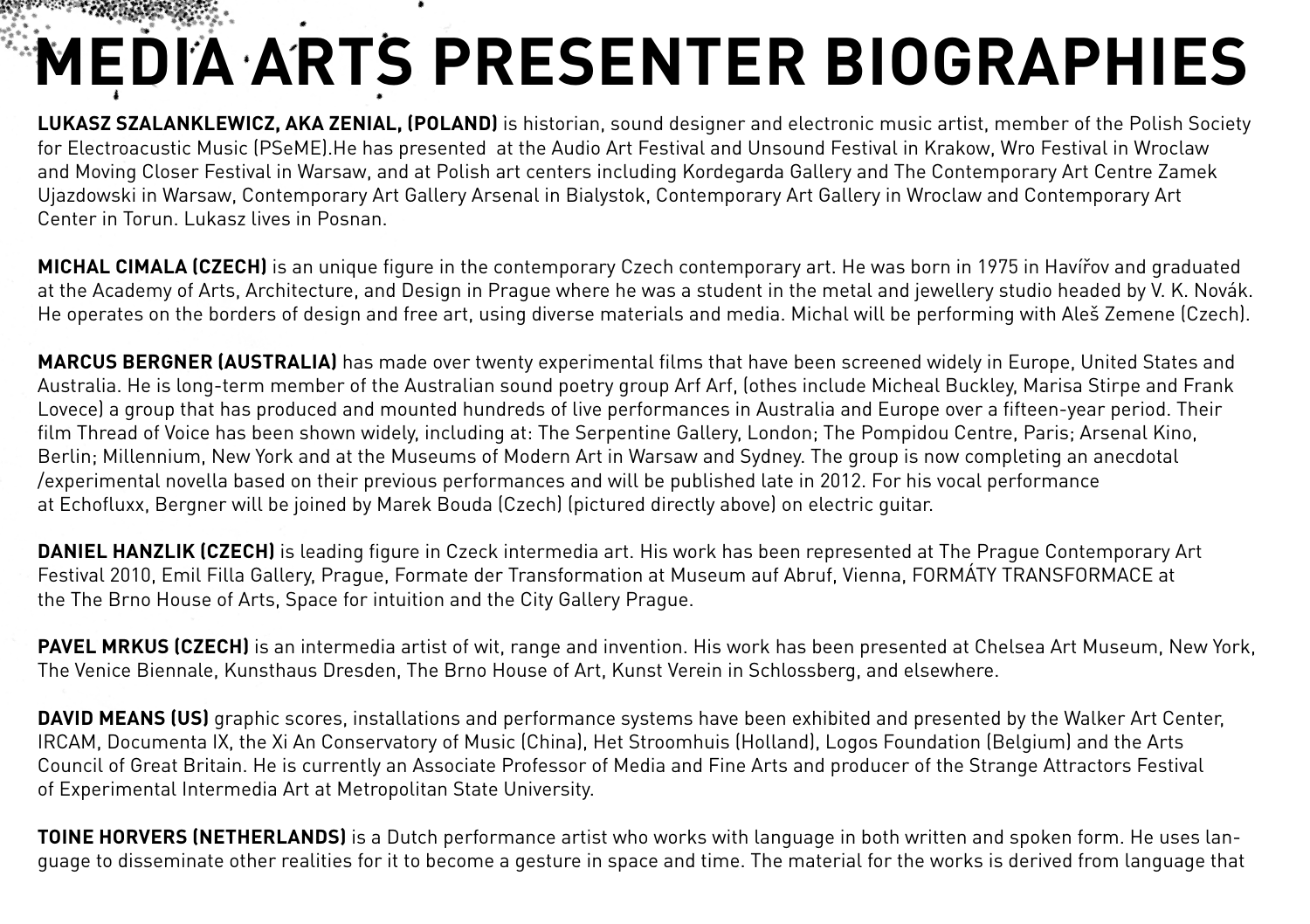is used for recording and describing, based on observations of situations and processes in daily life. These recordings are presented in voice performances - solo or group, hand-written drawings, hand-written books, sound installations and interactive electronic text-displays in public or semi-public spaces. Toine will be joined by Marcus Bergner and Jose Pablo Estrada Torresca (Mex) and Mojmir Pukl (Czech).

**Krzysztof Topolski (Poland)** is an electroacoustic improviser, author of soundart projects, drummer, field recordist and curator. His work explores noise and landscape improvisationally in live percussion and electroacoustic music. Wth Mariusz Waras in 2009, he created installation Fabryka in CSW, "Znaki Czasu" in Toruń, and presented Folk Science as a part of the Pandemonium project at the AC Institute in New York. He was presented the Polish Ministry of Culture and National Heritage award in 2007 and 2010, CCA "Kronika', Bytom in 2006, and Visegrad Fund residency program at Skolska 28, Prague in 2011.

**Martin Blažíček (Czech)** is a film/video maker, media artist. Graduated at Film Academy Prague (FAMU) as film/video editor. Inspired by structural film of the 70s created a number of films on 8 and 16mm format since 1997. Sice 2000 performed live film and video with various groups, such as Ultra (2000-02) and Mikroloops (2007-11). Since mid-00s performed live improvised video based on wide range of inner/ outer interactivity of sound, image and physical objects. He previously cooperated with Martin Ježek, Tonic Train, Guyla Nemes, Beth Custer, Andras Blazsek (Blazsek/Blazicek duo), Arszyn, Kateřina Zochová, Hannes Hoelzl, Bryan Eubanks and many others. He curated NoLab at Roxy/Nod Experimental space Prague (2007-2009), since 2010 curated ScreenLab at Školská 28 Gallery Prague. Founding mamber of Mediabaze.cz project. He published texts on music, film and media arts in Cinepur, A2, Film a doba and other journals. He teaches at the Center for Audiovisual studies at the Film academy of performing arts.

ALES ZEMENE (CZECH) is an interdisciplinary artist who has worked throughout Europe and in Asia. He has developed multimedia software for ambisonic installations and applications for audio-visual performances. He has also programmed and lectured in Pure Data environment and is involved in art production in various European countries. In performances he works with audio, video and data, analog and digital, combining these in live coding sessions. He uses only free software. Aleš is the founder of Whitelabel.name Production, and is a member of mur.at network community. He currently works in Prague and Berlin on Open Source platforms for various projects..

**Anja Kaufmann (Swiss)** is an electronic music composer and artist. Her work investigates scientific phenomena, social studies and information architecture. She studied new media and biology in Basel, Switzerland. A very diverse artist, she has presented exhibitions, concerts, radio shows in the field of audio art in Switzerland, Czech Republic, Poland, Austria, and The Netherlands. In 2008, she presented at the Multiastronomy symposium in Prague. Since 2007 she has produced a regular radio show for So21 in Zürich, a community of sound artists. She won film music prized at Flimmernacht Germany in 2004 and the new media prize for Sitemapping in Switzerland in 2006. She is a member of Efemera Prague. Anja will be performing with Kate Lee and Krzyzstof Topolski.

**GEORGE CREMASCHI (USA)** was born in New York City, where he studied music and composition. Utilizing mostly contrabass and electronics, his work attempts to dissolve the boundaries between music, sound art, and noise, and extend their existing language, vocabulary and discourse. He has played with, and composed for, dancers, improvisers, installation artists, poets, film, folk musicians, theater groups,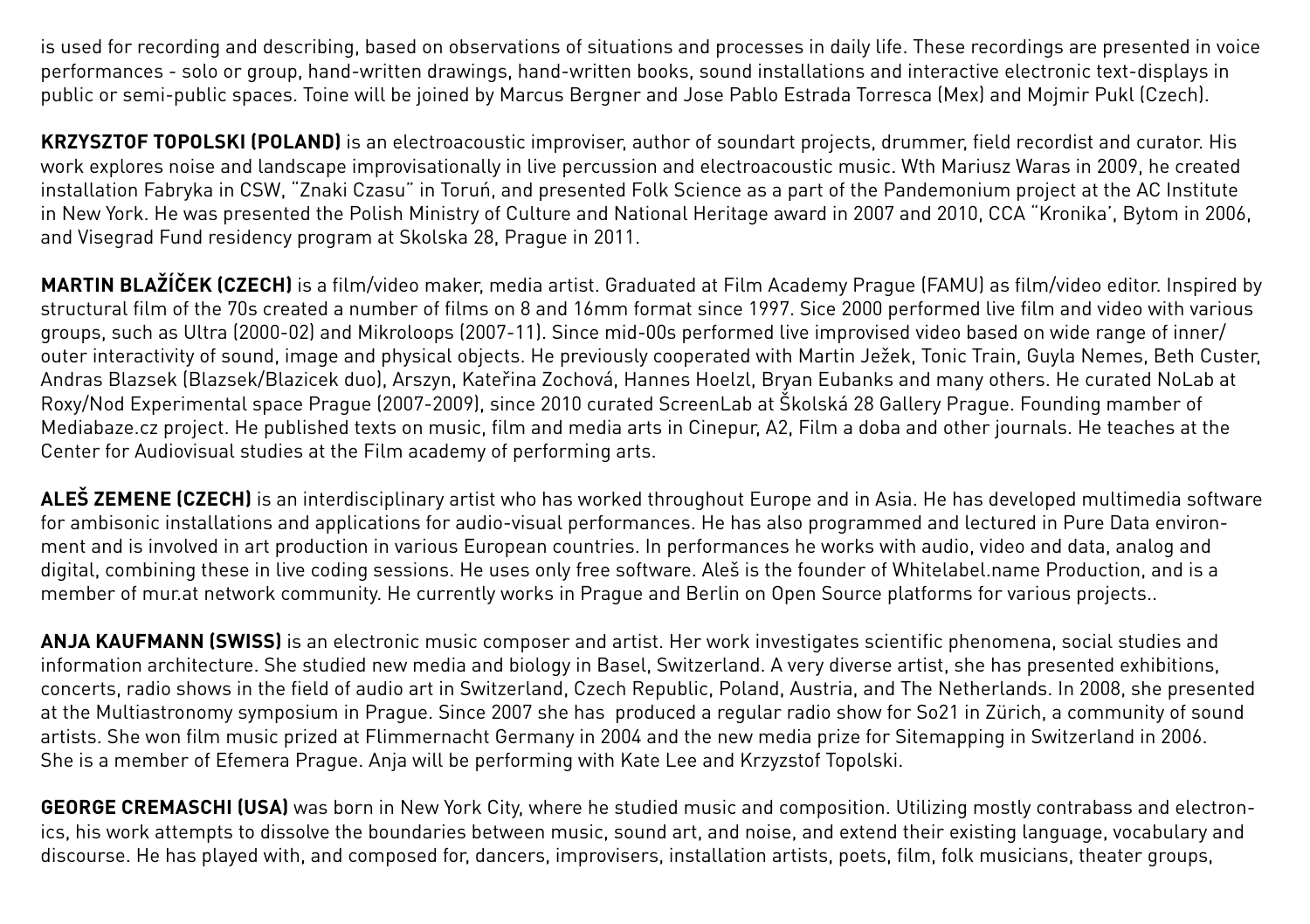orchestras, rock bands and pop divas. He has worked with a long list of fantastic musical artists including Nicolas Collins, Evan Parker, Franz Hautzinger, Liz Allbee, Gino Robair, Christof Kurzmann, dieb13, Mats Gustafsson, Lê Quan Ninh and Matthew Ostrowski among many others. As an interpreter, he has performed works by many major composers including Feldman, Tenney, Cage, Xenakis, Penderecki, Andriessen etc, and has appeared on over 30 recordings on the Apestaartje, Evolving Ear, Black Saint, Leo, Beak Doctor, Emanem, Rastascan, Music & Arts, Nine Winds and 482 Music labels. He currently lives in Prague, Czech Republic.

**KATE LEE (MAURITIUS)** is an artist traveler and itinerant storyteller. Born in 1982 in the island country of Mauritius, of Chinese and Creole ancestry, her life and art defy easy categorization. Blending visual arts, performance and film narrative, her art practice gives credence to life hazards, encounters, events, travels, and is informed by a spirited discourse that spans artistic disciplines, far-flung continents, and a study of phenomenology, philosophy and psychology. With a BFA from the Rhode Island School of Design, she currently based in Prague, Czech Republic.

**DAN SENN (USA)** is an intermedia artist in the Fluxus tradition. His work broadly encompasses music composition, kinetic sound sculpture, experimental and documentary film. His music is published by Smith Publications of Baltimore. Dan lives in Prague, The Czech Republic, Sydney, Australia, and the United States. He cofounded Roulette Intermedium of New York City and founded Efemera of Prague.

### **Kickstrater Contributors**

Raylane Garcia (Long Beach, California), Rob Morrissey (Brighton, United Kingdom), Fiona Stanhope (Sydney, Australia), DiankA Pocop, Nicholas Croft (Brooklyn, New York), David Drexler (La Grande, Oregon), Marie Garvie (Minneapolis, Minnesota), Elysabeth Dyson (Portland, Oregon), Petra Vlachynská (Brno, Czech Republic), James Turnbull (Melbourne, Australia), Nattie L. Bronsen (Sukynlik, Kentucky), Gwen-Ael Lynn (Chicago, Illinois) Bonnie Miksch (Portland , Oregon), Christopher Penrose (Portland, Oregon), Anja Kaufmann (Prague, Czech Republic), Jan Foyle (Prague, Czech Republic)

### **With Special Thanks to...**

Dagmara Tragorová - festival poster design and program

Terezie Honsová - festival site coordination

Jakub Skokan - photographic documentation

Eric Rosensveig - coordination of tech support from CAS-FAMU

Efemera of Prague (efemera-ephemera.org) – festival organizers Dan Senn (USA), Anja Kaufmann (Swiss), Sylva Smejkalová (Czech), Petra Vlachynská (Czech), George Cremaschi (USA), and Caroline Daniel (Australia).